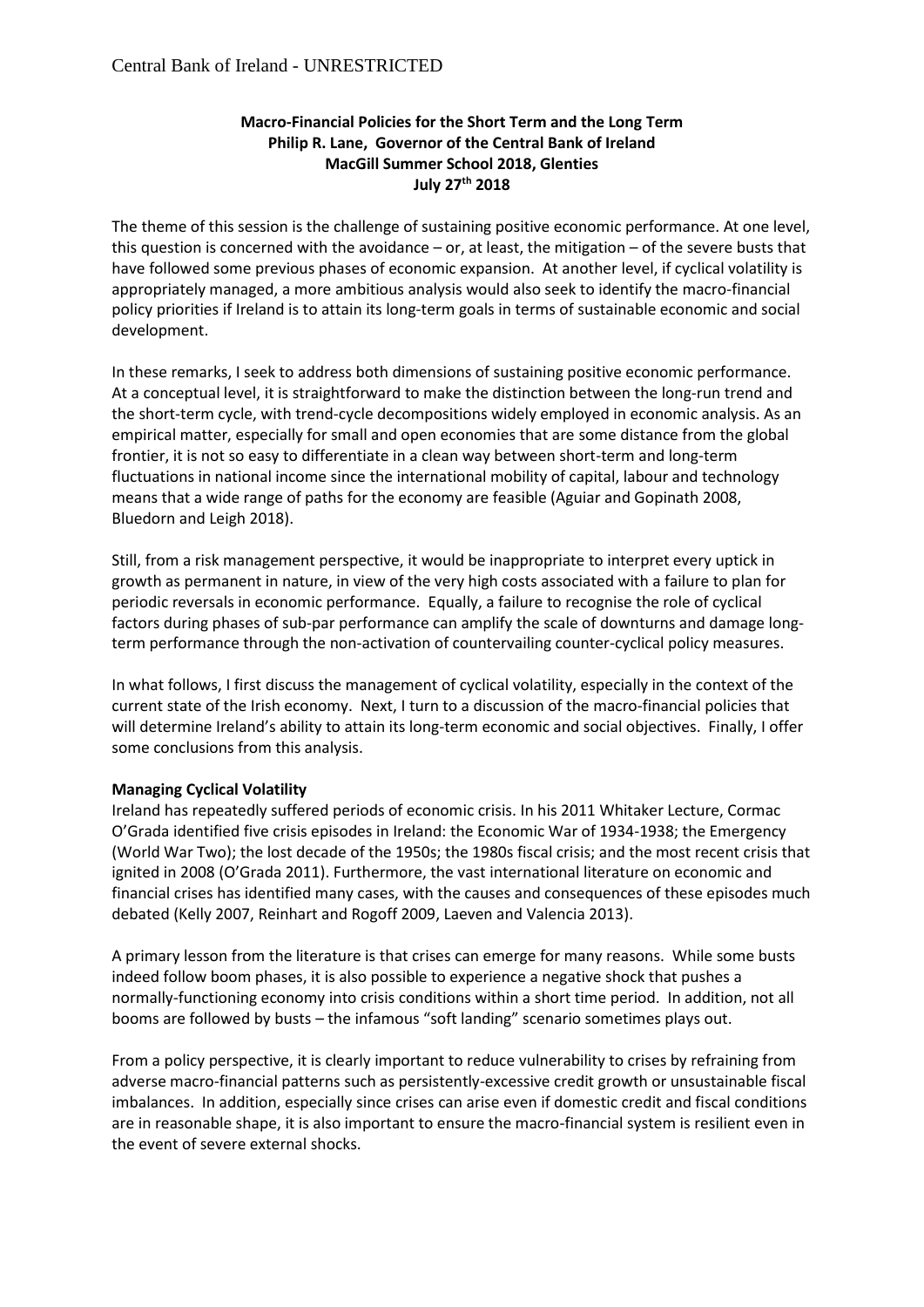Currently, the international risk factors that are at the top of our monitoring list include: (i) the risk of an unexpectedly-sharp tightening in international financial conditions, as might be triggered by an increase in risk aversion among investors; (ii) a downgrading of future global growth prospects, with an international trade war one possibly catalyst; (iii) a shift in global tax practices that adversely affects small countries that host global multinational firms; and (iv) hard Brexit scenarios. While the first two risk factors are common across all economies, Ireland is especially exposed to the second pair of risk factors.

While it is tricky to attach a probability to any of these scenarios, the potential adverse impact on the Irish economy and Irish financial conditions calls for the accumulation of financial and fiscal buffers that would help to limit the damage.

In relation to financial-sector buffers, the Central Bank is working to ensure that the capital positions of banks are sufficiently strong to withstand the losses that could be triggered by a negative shock. Our policy interventions include the recent activation of the counter-cyclical capital buffer: in the event of a downturn, this capital buffer can be released, thereby avoiding a pro-cyclical withdrawal of credit supply under adverse conditions.

In relation to new mortgage lending, our borrower-based measures that impose (flexible) ceilings on loan-to-value (LTV) and loan-to-income (LTI) ratios are designed to limit the risks of over-borrowing by households and over-lending by banks. More generally, the financial system will be more resilient, the more diversified are sources of funding (across banks, non-banks and markets), the greater the share of equity and other loss-absorbing instruments in liability structures and the more tightly controlled are maturity mismatches.

Turning to fiscal buffers, the running of budget surpluses that fund some combination of reducing the stock of public debt and building up a rainy day fund of liquid assets would allow the government to implement a stabilising, counter-cyclical fiscal expansion in the event of a future downturn. If fiscal buffers are not built up in good times, there is a risk of repeating the costly experience of past episodes by which economic downturns were amplified by pro-cyclical fiscal austerity.

The latest data show that the unemployment rate in June 2018 stood at 5.1 percent (see Figure 1). This is substantially below the 5.8 percent average rate for 2018 projected in the government's *Stability Programme Update 2018* (SPU2018) that was published in April. It is also substantially below the (5.3,5.4) range for the unemployment rate during 2019-2021 in the government's macroeconomic projections. Just two years ago, SPU2016 projected that the average unemployment rate in 2018 would be 7.0 percent and the range for 2019-2021 would be (6.0, 6.6) percent. The improvement in the labour market is very welcome but does suggest that the economy may be more cyclically-advanced than is assumed in SPU2018.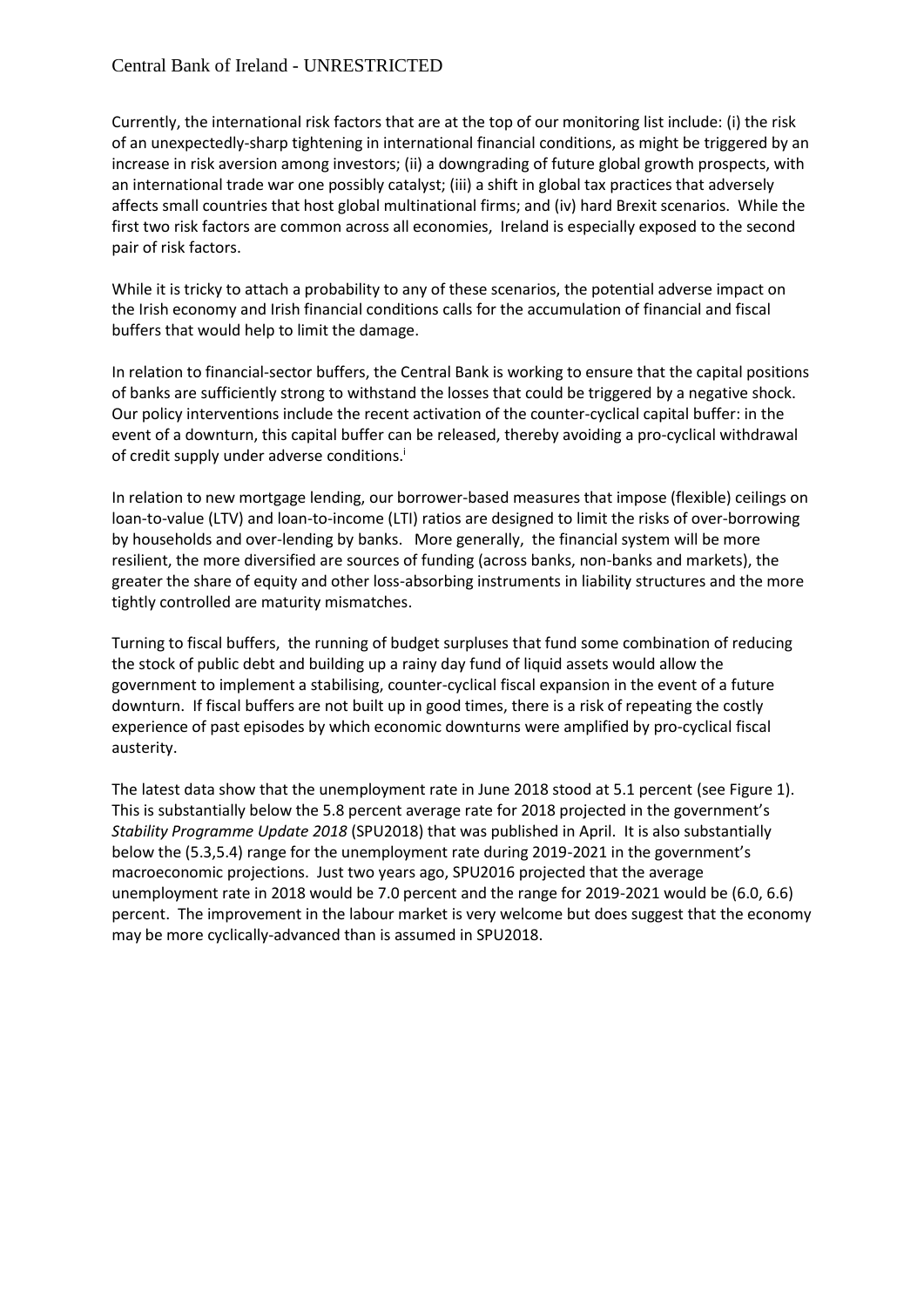

#### Figure 1. Unemployment Rate

Note: Data from Central Statistics Office.

#### Figure 2. External Balance



Note: Data from Central Statistics Office.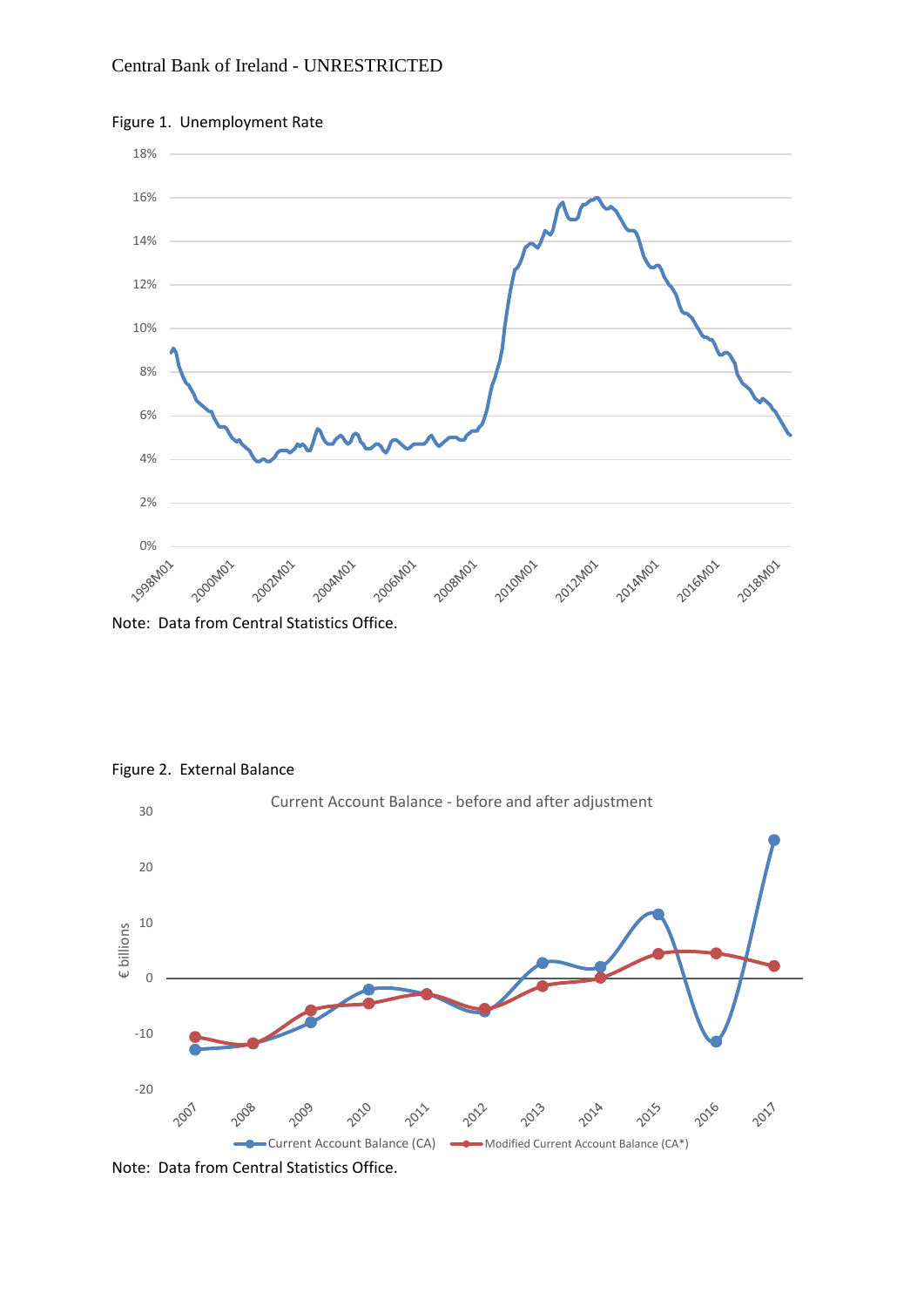In terms of cyclical indicators, it is also helpful to keep an eye on the current account balance, which captures the gap between national income and national expenditure. Figure 2 shows that the suitably-adjusted measure of the current account (CA\*) – which strips out the impact of balance sheet management by multinational firms – is close to balance, in sharp contrast to the large surplus indicated in the raw current account data. Were the adjusted current account to move into a persistent, sizeable deficit in the coming years, this would be an indicator of cyclically-elevated macroeconomic environment.

In view of the prospect of further economic expansion during 2019-2021, a revision in the budget balance targets for 2019-2021 (compared to those laid out in SPU2018) may be in order if a cyclically-appropriate policy stance is to be attained. In particular, the projection of a general government deficit of €350 million in 2019 is not sufficiently ambitious, given the cyclical conditions. As noted in the government's *Summer Economic Statement 2018* (SES2018), a number of small European countries with similar unemployment rates (and, indeed, much lower public debt ratios) have already been running fiscal surpluses, such that the Irish fiscal projections also look mis-aligned in a comparative perspective.

There are three further reasons to set more ambitious fiscal targets. First, the unexpected surge in corporation tax revenues may have some one-off elements, indicating that some part of these revenues should be categorised as a windfall. Second, to the extent that the current low interest rate environment is not expected to persist indefinitely, a tighter non-interest budget balance offers protection against future increases in debt servicing costs. Third, the legacy of high public and private debt levels mean that Ireland is relatively more vulnerable to reversals compared to other countries with healthier public and private balance sheets.

The potential contribution of fiscal policy to macroeconomic stabilisation extends beyond striking the cyclically-appropriate budget balance. Especially for a country in a monetary union, fiscal instruments can be deployed to replicate some of the features of a national shift in the interest rate or the exchange rate. For instance, adjusting the VAT rate on labour-intensive activities in line with cyclical conditions would proxy a cyclical role for currency adjustment, with increases in the VAT rate contributing to the moderation of labour market pressures during good times and cuts in the VAT rate helping to boost labour demand during downturns.

Proxies for national interest rate adjustment include shifting the tax rates on investment and consumption in line with cyclical conditions. During upswings, spending pressures can be alleviated by raising taxes on investment and consumption, with these taxes lowered during slowdowns. Examples include cyclical adjustment of asset taxes in the property sector and a cyclically-sensitive regime for the tax treatment of savings. $\mathbf{u}$ 

In summary, the combination of macroprudential policies and countercyclical fiscal policies can help to mitigate cyclical volatility in the economy. In counterfactual simulations, such policies would have delivered a much milder boom-bust cycle in the mid-2000s, with a significantly faster recovery from the crisis (Martin and Philippon 2017). Of course, the relative balance between macroprudential and fiscal policies depends on the nature of the cyclical shocks facing the economy: during a phase of easy international credit conditions, macroprudential policy will be to the fore; if the cycle is being driven by productivity shocks, fiscal policy must take on the lead role in counter-cyclical stabilisation.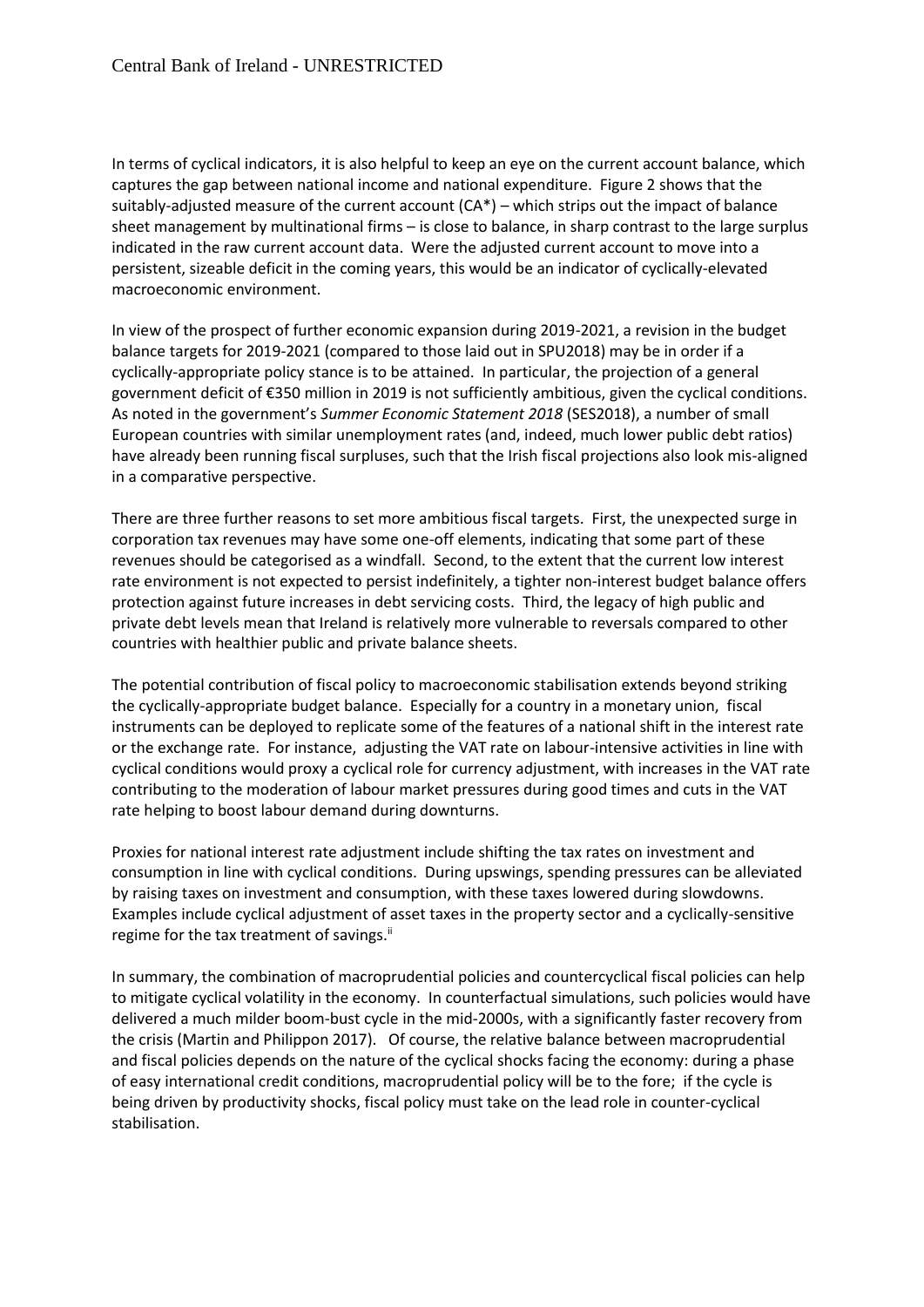An important payoff from more successful management of cyclical volatility is that it can allow the policy debate to focus more consistently on the fundamental issues that matter most for long-term economic performance and social development. I turn to a discussion of the long term in the next section.

## **Policies for the Long Term**

The 2017 annual national accounts released by the Central Statistics Office last week show that headline GDP is 62 percent larger than GNI\*, which corresponds to the income that is available to the Irish people (see Figure 3). An important corollary is that any economic or financial variable that is normally scaled by the size of the economy should be calculated as a ratio to GNI\*. For instance, the stock of public debt remains quite elevated at 111 percent of GNI\*, while the stock of outstanding domestic credit is 101 percent of GNI\*. It is necessary to bear in mind these high debtto-income ratios in evaluating any set of long-term policy proposals.

Figure 4 shows household disposable income per capita on a comparable basis (real dollars, adjusted for purchasing power parity) for the set of OECD member countries. These data show that Ireland ranks in mid-table, with living standards far below the top-tier group of countries. The message is that there remains considerable scope for catch-up growth in Ireland, in addition to the growth potential that can be attained through our contributions to advancing the global technological frontier.

In thinking about the long term, it is also necessary to take into account two fundamental constraints. One is the ageing of the population. According to the Stability Programme Update 2018, the size of the 65-plus cohort is set to nearly double between 2016 and 2040 (from 629 thousand to 1.21 million), with a corresponding increase in the old-age dependency ratio from 20.9 to 37.1. The ageing of the population has implications for the aggregate growth rate of the economy, in addition to posing challenges for public and private pensions, the provision of long-term care, the healthcare system and the education system.

The other is the imperative for the world to make the transition to a low-carbon economy, requiring the contraction of carbon-intensive activities and the expansion of environmentally-sustainable activities. With sufficiently-early action, the costs of this transition may be quite limited, whereas a delayed transition would increase adjustment costs and run the risk of failing to cap the increase in global temperatures within an acceptable range (European Systemic Risk Board 2016).

Accordingly, the debate about long-term priorities should focus on the optimal mix of developmental policies to deliver sustainable growth, while recognising the financial constraints imposed by the legacy of high public and private debt levels and the imperative of managing the implications of an ageing population and a successful transition to a low-carbon global economy.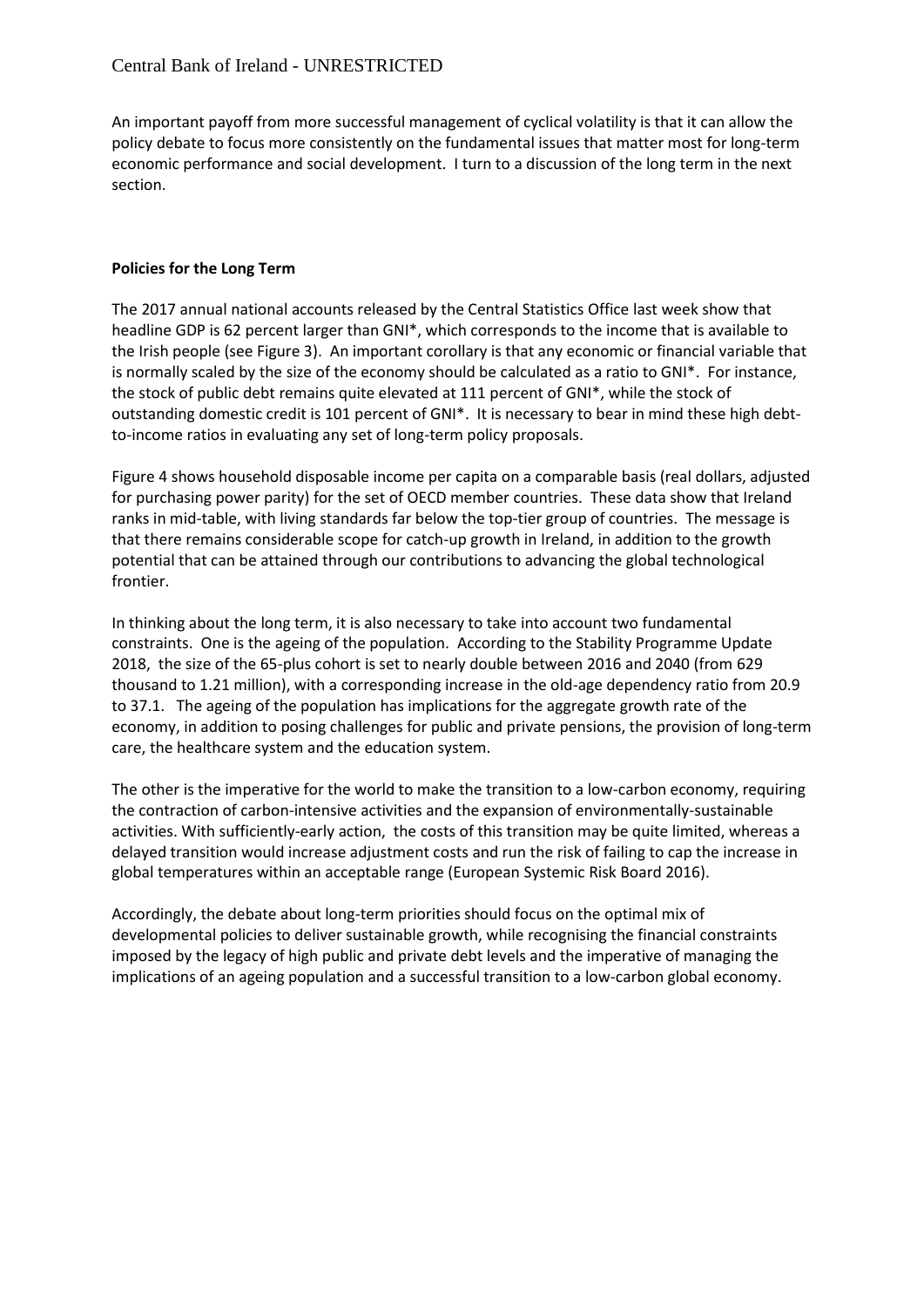



Note: GNI\* adjusts gross national income to strip out the depreciation of foreign-owned intellectual property assets. Data from Central Statistics Office.



Figure 4. Household Disposable Income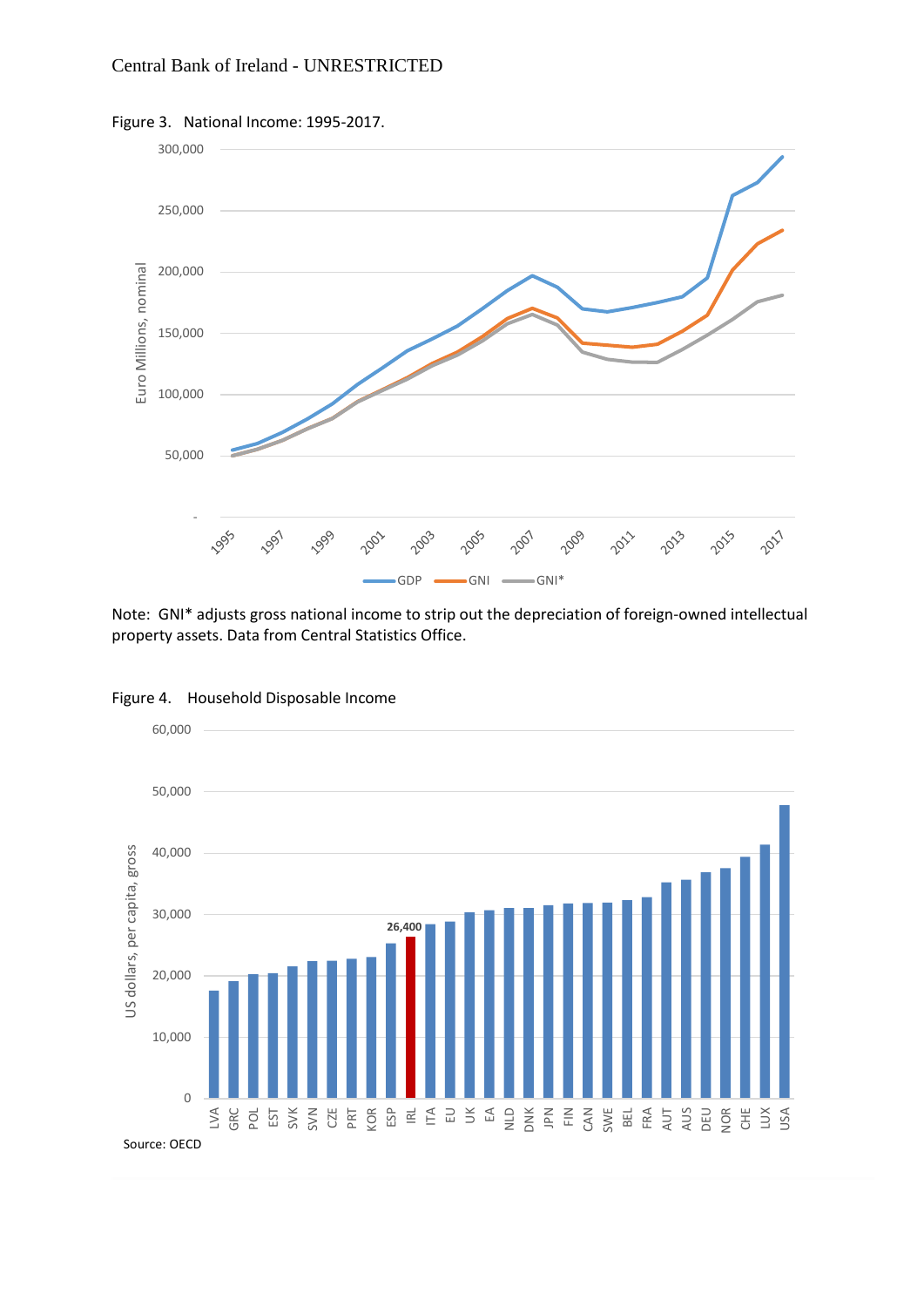Note: OECD (2018), Household disposable income (indicator). doi: 10.1787/dd50eddd-en (Accessed on 20 July 2018).

I will not attempt to offer a comprehensive analysis of these issues. Let me make three points.

First, a well-functioning financial system is essential if these challenges are to be met. Long-term growth relies on effective financial intermediation, with both debt and equity instruments playing an important role in enabling the expansion of new firms and the funding of capital accumulation. Especially for small countries, a financial system that is open to external investors is essential if the benefits associated with innovation and structural change are to be captured while managing downside risks (Obstfeld 1994). Accordingly, the further integration of the EU financial system as a shared platform to manage risks across EU-based and global investors can play an important role in sustaining long-term economic performance. In turn, this requires a legislative framework that strikes the appropriate balance between the protection of creditor rights and the facilitation of an effective resolution and restructuring regime for firms and individuals.

Furthermore, a well-functioning financial system is a necessary element in managing the implications of an ageing population and the transition to a low-carbon economy. In addition to the implications for the State and public pensions systems, population ageing also requires greater coverage in the provision of private-sector pensions and other age-related financial products such as life insurance and other long-term savings schemes. Since the fees charged are an important determinant of the overall net return provided to savers, it is essential that the financial system delivers low-cost products for savers. In similar vein, the mis-selling of inappropriate products represent a significant risk for households, such that a financial system can only be viewed as successful if it is trusted to serve the best interest of consumers. As the financial conduct regulator, we are committed to holding financial firms to account in relation to their conduct. As is made clear in the report that we published earlier this week, a combination of an improved culture within firms and effective regulation is necessary for trust in the system to be restored (Central Bank if Ireland 2018). Finally, since volatility-related risk premia are one source of the high price of financial services in Ireland, it is similarly important to recognise that the protection of consumers also requires the effective regulation and supervision of firms and the steady implementation of macroprudential policies, if these risk premia are to decline over time.

In relation to climate change, the challenge for the international financial system is to manage the contraction of carbon-intensive sectors and the expansion of environmentally-sustainable sectors. A basic step in this direction is for enhanced disclosure of carbon exposures, such that markets, banks, investors and regulators can make better assessments of the implications of climate change for individual firms. The 2018 action plan on sustainable finance published by the European Commission contains further measures that are intended to assist the redirection of public and private capital flows towards sustainable investments.

Second, there is increasing recognition that high-quality management in both the private and public sectors is an important determinant of long-term prosperity. While this might seem obvious, the evidence indicates that poor-quality management practices are widespread and the variation in management performance correlates with differences in outcomes across firms, industries and countries (Bloom et al 2014). In the financial system, we play close attention to the quality of management practices in our regulated firms in relation to governance systems, operational and IT risks and the embedding of organisational cultures that meet our requirements in relation to serving the needs of the consumers of financial services. For the public sector, recent international reports have identified scope for improvement in the management of public services and public investment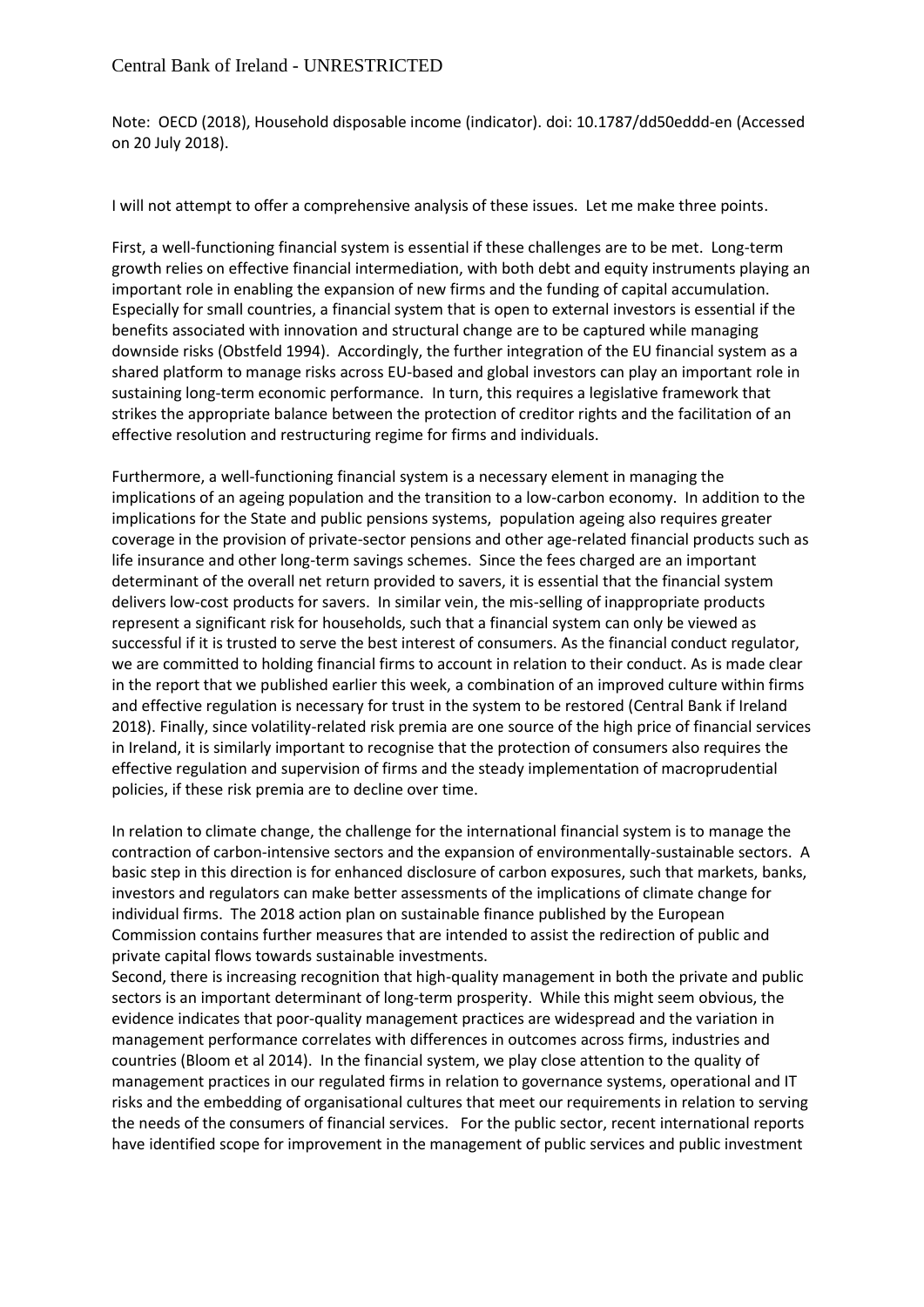projects (International Monetary Fund 2017, Organisation for Economic Cooperation and Development 2018).

Third, a long-term perspective is necessary in designing the optimal path for public investment. The significant social return that may be expected on high-quality public investment pays off over many decades. At one level, this indicates that it is important to maintain a steady pace of public investment, since there are few "quick wins." At another level, it means that public investment cannot be expected to deliver instantaneous improvements in terms of improving productivity or relieving bottlenecks. Indeed, in the short term, the additional spending pressures associated with an increase in public investment require offsetting balancing fiscal measures if the economy is operating in the neighbourhood of full capacity. Otherwise, there is the prospect of short-term crowding out, with exporting sectors especially affected by the loss in competitiveness associated with a deficit-financed surge in public investment (Hickey at al 2018). In contrast, a fiscally-neutral increase in public investment would deliver the long-term gains without inducing short-term overheating.

#### **Conclusions**

Successful macro-financial policymaking requires a dual focus on managing cyclical volatility and addressing the strategic challenges that ultimately determine long-term economic and social outcomes.

In relation to the former, both macroprudential and fiscal policies can contribute to cyclical stabilisation. It is clear that credit dynamics are not the primary driver of the current cyclical upswing in Ireland. While the Central Bank is intent on building the resilience of the financial system to cyclical reversals, it is clear that fiscal policy must take the lead role in ensuring that the current strong growth performance does not tip over into an unsustainable overheating phase. In particular, more ambitious fiscal surplus targets for 2019-2021 may be advisable in containing cyclical risks.

In relation to the latter, I have emphasised that a well-functioning, trusted financial system is essential if Ireland is to meet its long-term goals in terms of economic and social development, managing the ageing of the population and supporting the transition to a low-carbon economy. In addition, I have highlighted that improvements in management performance across the private and public sectors (including the financial system and the Central Bank itself) can be an important source of improving living standards. Finally, I have urged that public investment plans be evaluated in a long-term context, with short-term capacity limits requiring the matching of increases in public investment with counter-balancing fiscal measures if overheating pressures are to be contained.

#### **References**

Aguiar, Mark and Gita Gopinath (2007), "Emerging Market Business Cycles: The Cycle is the Trend," *Journal of Political Economy* 115(1), 69-102.

Bloom, Nicholas, Renata Lemos, Raffaella Sadun, Daniela Scur and John Van Reenan (2014), "The New Empirical Economics of Management," *Journal of the European Economic Association* 12(4), 835-876.

Bluedorn, John and Daniel Leigh (2018), "Is the Cycle the Trend? Evidence from the Views of International Forecasters," *IMF Working Paper No. 18/163*.

Central Bank of Ireland (2018), *Behaviour and Culture of the Irish Retail Banking Sector*.